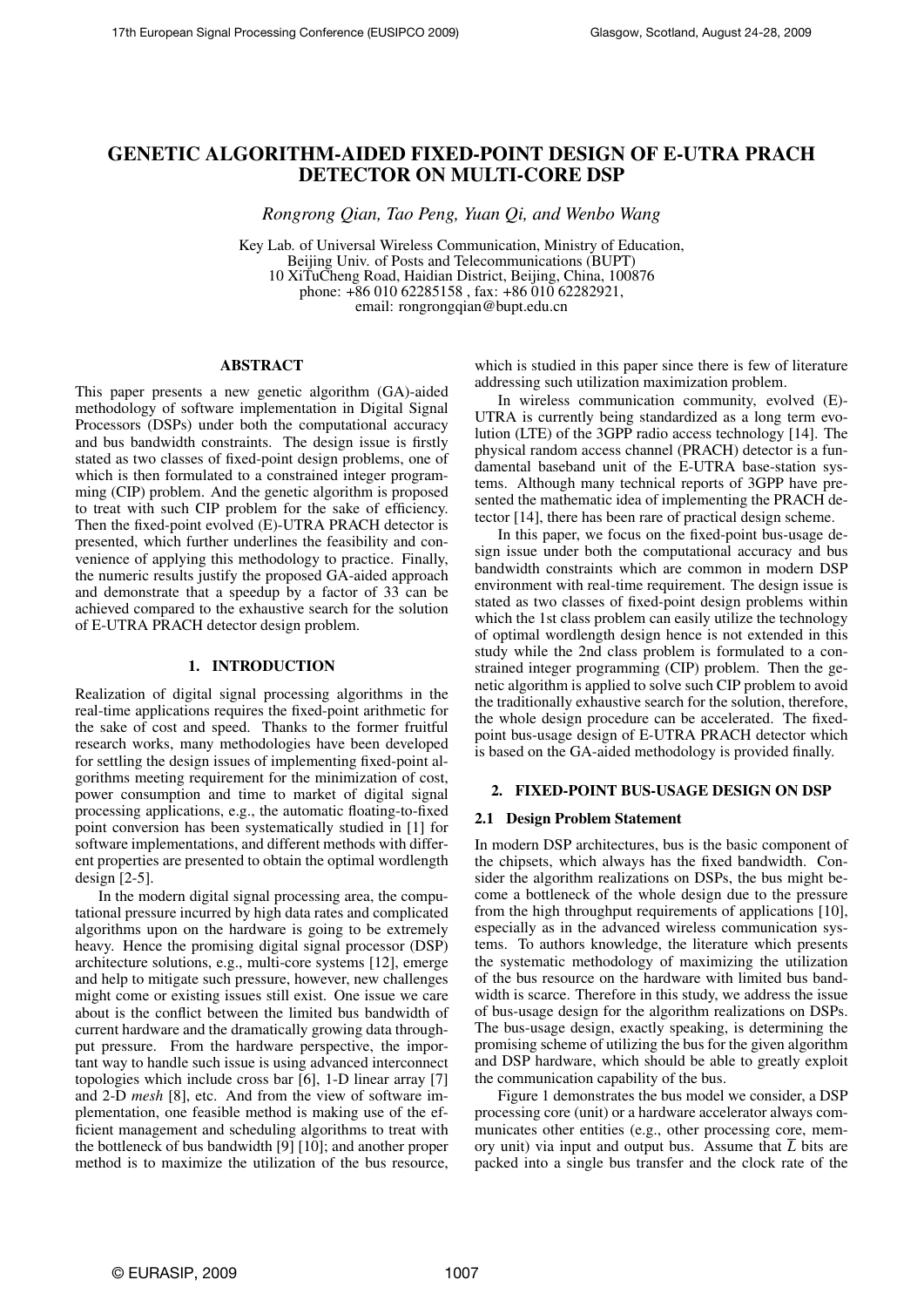bus is *f* (HZ). Hence, the bus bandwidth can be defined as  $\overline{L} \cdot f$  (bits/s). Since the communication capability of bus is limited, the data transferred via bus can only have the finite wordlength which leads to the finite-precision numerical effect [11] and finally causes the performance degradation to the algorithm. So far based on former discussion, the bususage design we aim to manipulate can further be divided into two classes which are described as:

- 1. To minimize the used bus bandwidth by the algorithm realization while still fulfilling a given performance degradation constraint (in other words, the performance degradation must be considerable small). In this case, the unused bus bandwidth can be allocated to other algorithms;
- 2. To minimize the performance degradation when given by the maximum allowed bus bandwidth.

Furthermore, under the bus model of Figure 1, the data passing through the bus generally can be formatted into fixedpoint or floating-point data type. Since in fixed-point arithmetic, there is no need to process the exponent and the mantissa [1], that leads to a definitively lower operation cost comparing with floating-point arithmetic, thus the bus-usage design discussed in this paper adopts the fixed-point data type.

### 2.2 Fixed-Point Bus-Usage Design

Between the above two classes of the bus-usage design problem with fixed-point data type, we announce that, the problem of 1st class can be settled similarly as the problem of wordlength optimization for fixed-point digital signal processing systems. Indeed, the optimal wordlength problem has already attracted many research interests, e.g., the simulation-based methods ([3] [4]) as well as the analytical approaches ([1] [2]) are proposed to evaluate the fixedpoint accuracy. And for simulation-based methods, several search strategies (e.g., complete search, exhaustive search, sequential search and preplanned search) can be utilized to search for the optimum wordlengths [3] [5]. But for the 2nd class problem, there is no existing solution that can be directly utilized. Therefore, in this study, a novel simulationbased method will be proposed to perform the 2nd class fixed-point bus-usage design, which adopts the genetic algorithm (GA) based optimization strategy. Moreover, the signal-to-quantization-noise ratio (SQNR) which is the most commonly used metric to evaluate the fixed-point accuracy and equals to the ratio between the desired signal power and the quantization noise power, is chosen to assist on our fixedpoint bus-usage design. The SQNR can be obtained from the simulation in which both the floating-point (wordlength is regarded to be sufficiently large) and fixed-point (wordlength is limited) algorithms are implemented to process the same input data and compute the difference between their output, which is regarded as the quantization noise [1]. Besides the fixed-point accuracy, the dynamic range that is the power level range in which the data passing through bus can be varied without causing too much performance degradation, is another design issue we should care about. In our study, the bus-usage design is obtained only according to the fixedpoint accuracy. Then based on such design, we measure the dynamic range through inputting different power level of data. In future works, we aim to include the dynamic range factor into the design methodology, therefore make the methodology more systemic.

Before introducing the mathematic problem formulation,



Figure 1: The bus model of DSP. A DSP core or a hardware accelerator (Acc. for short) always communicates other entities via input and output buses.  $\overline{L}$  is the bus width per transfer.



Figure 2: Data should be formatted before passing through the bus. Moreover, the data inner the processing core or accelerator can have different binary point position.

some definition and assumption need to be clarified. Let <  $L, x >$  denote the fixed-point format of data passing through the given bus as explained in Figure 2, where *L* is fixed-point wordlength (WL), and  $x$  is the integer wordlength (IWL) that equals to the number of bits assigned to the integer representation [3]. The computation within the DSP processing core or accelerator is regarded to have the sufficiently long wordlength. Therefore, the bus-usage design can be seemed as a problem of selecting the proper integer pair  $\langle L, x \rangle$  for each bus use. Note that we name  $\langle L, x \rangle$  as the *bus-usage parameter pair*.

### 2.3 Mathematic Problem Formulation

The 2nd class fixed-point bus-usage design, exactly speaking, selecting the proper *bus-usage parameter pairs*, can be formulated as a constrained integer programming (CIP) problem which is given by

$$
SQNR_{min} = \min_{\langle \mathbf{L}, \mathbf{x} \rangle} \{ \max_{s} SQNR(\mathbf{L}; \mathbf{x}; s) \}, \quad (1)
$$
  
subject to:  $L_n \leq \overline{L} \cdot C_n, n = 1, ..., N,$   
 $s \in \mathcal{S}$ 

where both  $\mathbf{L} = [L_1, L_2, \ldots, L_N]$  and  $\mathbf{x} = [x_1, x_2, \ldots, x_N]$  are the integer vectors and each integer pair  $\langle L_n, x_n \rangle$  with  $L_n \in$ N and  $x_n$  ∈ N denoting the *bus-usage parameter pair* of the corresponding bus, and *N* denotes the number of above pairs to be determined within the whole design. And  $\mathscr S$  is the set of all possible input signals to the fixed-point algorithm. Once it fulfils that  $SQNR_{min} \leq SQNR_0$ , it means that, there exists a feasible solution of  $L$  and  $x$  which enables the fixedpoint algorithm to reach the acceptable performance, where *SQNR*<sup>0</sup> is the maximum allowed performance loss caused by finite-precision numerical effect. Then we can obtain the *bus-usage parameter pairs* for the fixed-point design as

$$
\langle \overline{\mathbf{L}}_{opt}, \overline{\mathbf{x}}_{opt} \rangle = \arg \min_{\langle \mathbf{L}, \mathbf{x} \rangle} \{ \max_{s} \text{SQNR}(\mathbf{L}; \mathbf{x}; s) \} . (2)
$$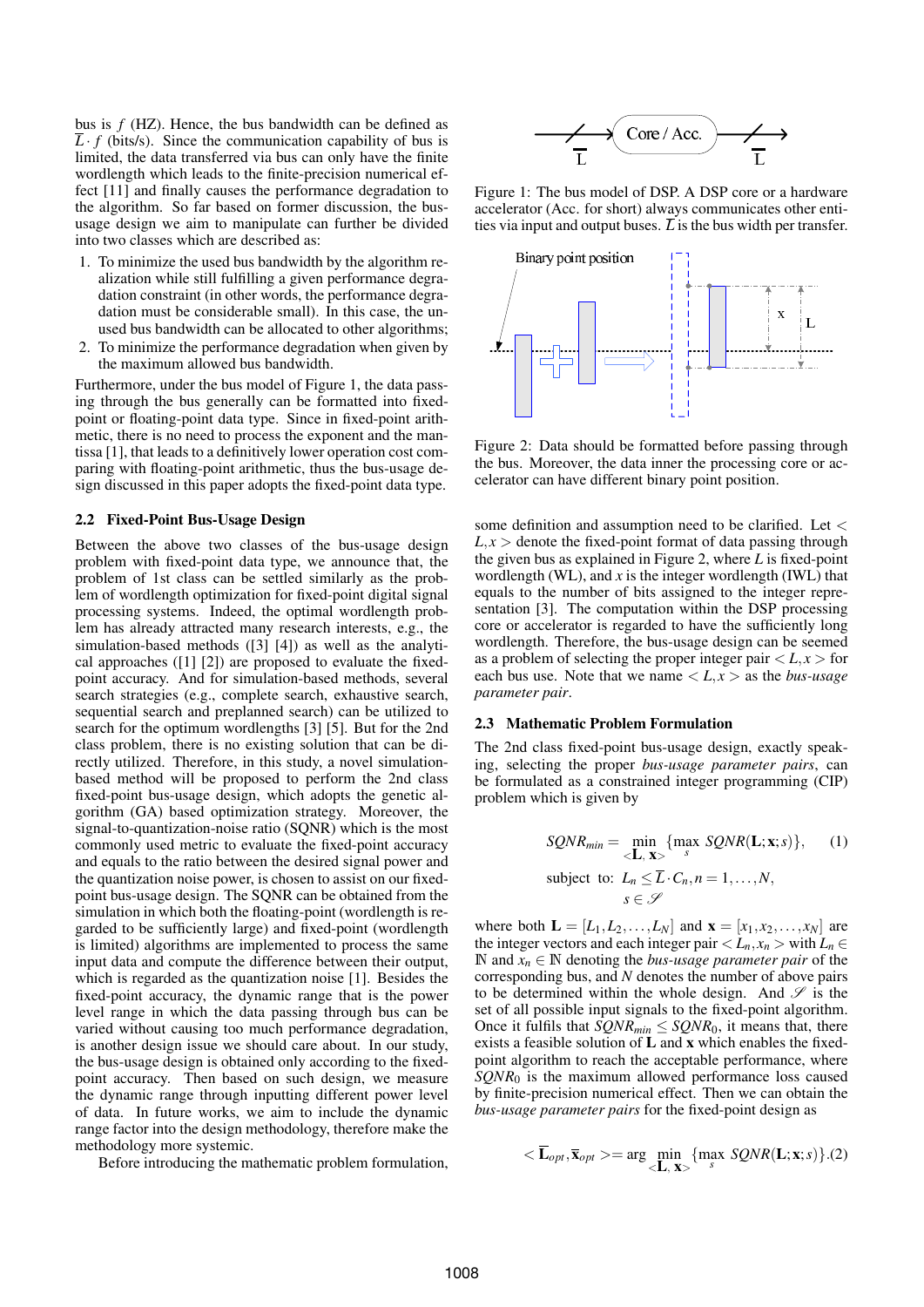subject to: 
$$
L_n \leq \overline{L} \cdot C_n, n = 1, ..., N,
$$
  
 $s \in \mathcal{S}$ 

Let us consider about the solution of (2), the searching for all the possible  $L$  and  $x$  is an oppressive work because the size of set  $\mathscr S$  is always extremely large and even unpredictable. Since it is not necessary to find out  $\overline{\mathbf{L}}_{opt}$  and  $\overline{\mathbf{x}}_{opt}$ for the fixed-point design, the relaxation problem of (2) is feasible for us to achieve the final design as well, which is to find  $\overline{L}$  and  $\overline{x}$  that fulfils

$$
<\overline{\mathbf{L}}, \overline{\mathbf{x}}>∈
$$
  
{ $\langle \mathbf{L}, \mathbf{x} \rangle | \max_{s} SQNR(\mathbf{L}; \mathbf{x}; s) \leq SQNR_0$ }. (3)  
subject to:  $L_n \leq \overline{L} \cdot C_n, n = 1, ..., N$ ,  
 $s ∈ \mathscr{S}$ 

Any  $\langle \overline{L}, \overline{x} \rangle$  is found, the solution is finished. Then it is no need to exhaustive search for all the possible  $\langle L, x \rangle$ , and the execute time will be reduced. We will show in next section that the genetic algorithm can be applied to solve (3).

## 3. GENETIC ALGORITHM-AIDED FIXED-POINT DESIGN

# 3.1 Genetic Algorithm (GA)

Many optimization problems from the industrial engineering world are very complex in nature and quite hard to solve by conventional optimization techniques but not by genetic algorithm which was first described by Goldberg [13]. Genetic Algorithms are stochastic search techniques based on mechanism of natural selection and natural genetics.

In the procedure of solving optimization problems, the genetic algorithms start from an initial set of random solutions called *population*. Each individual in the population is called a *chromosome*, representing a solution to the problem at hand. A chromosome is a string of symbols; it is usually, but not necessarily, a binary bit string. The chromosome *evolve* through successive iterations, called *generations*. During each generation, the chromosome are evaluated, using some measures of fitness. To create the next generation, new chromosomes, called *offspring*, are formed by either (a) merging two chromosomes from current generation using a *crossover* operator or (b) modifying a chromosome using a *mutation* operator. A new generation is formed by (a) selecting, according to the *fitness* values, some of the parents and offsprings and (b) rejecting others so as to keep the population size constant. Fitter chromosomes have higher probability of being selected. After several generations, the algorithms converge to the best chromosome, with hopefully represents the optimum or suboptimal solution to the problem.

### 3.2 GA-Aided Parameter Pairs Selection

It is feasible to apply the GA to solve the problem defined by (3), i.e., let the integer vector  $z = [L \ x]$  be the chromosome, and  $f(z) = -SQNR(L; x; s)$  is chosen as the *fitness* function. Recall the problem formulated as (3), let  $f(z) = +\infty$  for the chromosome z not fulfils the constraints that  $L_n \leq \overline{L} \cdot C_n$ ,  $n = 1, \ldots, N$ , therefore, these constraints have the effect on the GA-aided problem solution. Through the



Figure 3: The structure of PRACH detector.

evolution generation by generation, once the *fitness* function reaches  $-SQNR_0$ , the solution  $\langle \overline{L}, \overline{x} \rangle$  is obtained. The GA-aided problem solution has the same time complexity as exhaustive search in worst case, nevertheless, GA can always converge quite fast in practice [13].

The GA-aided parameter pairs selection does not require too much efforts of designer, because Matlab already has provided us two useful tools. The first one is the quantization function *quantize*, which can quantize floating-point signals to the format [*L*,*I*], see the help document of Matlab. The second tool is *gatool* that directly performs the GA to solve the optimization problem. Therefore, we argue that the proposed fixed-point design method is definitely convenient for practical applications.

### 4. FIXED-POINT DESIGN OF PRACH DETECTOR OF E-UTRA

In this section, the GA based fixed-point bus-usage design is presented. Through this study, we aim to provide a feasible software implementation scheme of the E-UTRA PRACH detector on picoArray which is a multi-core fixed-point DSP [16]. To realize the E-UTRA systems, one of the challenges is the extreme high data throughput that is required upon the hardware. Assume  $L = 16$  is predetermined for all the bus uses to simplify the computation within process core, since the processing core of picoArray has 16bits processing arithmetic. Hence in this design case,  $z = [x]$  recall from Section 3.2.

### 4.1 PRACH Detector of E-UTRA

Based on the definition of baseband signal generation in [14], the transmitted signal model of physical random access channel (PRACH) in E-UTRA system can be expressed as

$$
s(p) = \sum_{m=0}^{KS-1} y(m)e^{j2\pi mp/KS} = KS \cdot \text{idft}(y(m), KS), \quad (4)
$$

where

$$
y(m) = \begin{cases} \overline{y}(m - m_0), & m_0 \le m < m_0 + N_{ZC} \\ 0, & \text{others} \end{cases}
$$
 (5)

where  $m_0 = \varphi + K(k_0 + 1/2)$  and  $k_0$  as well as the parameters  $N_{ZC}$ ,  $\varphi$ , *K* and *S* are determined by the system configuration and their valid values are specified in [14], moreover,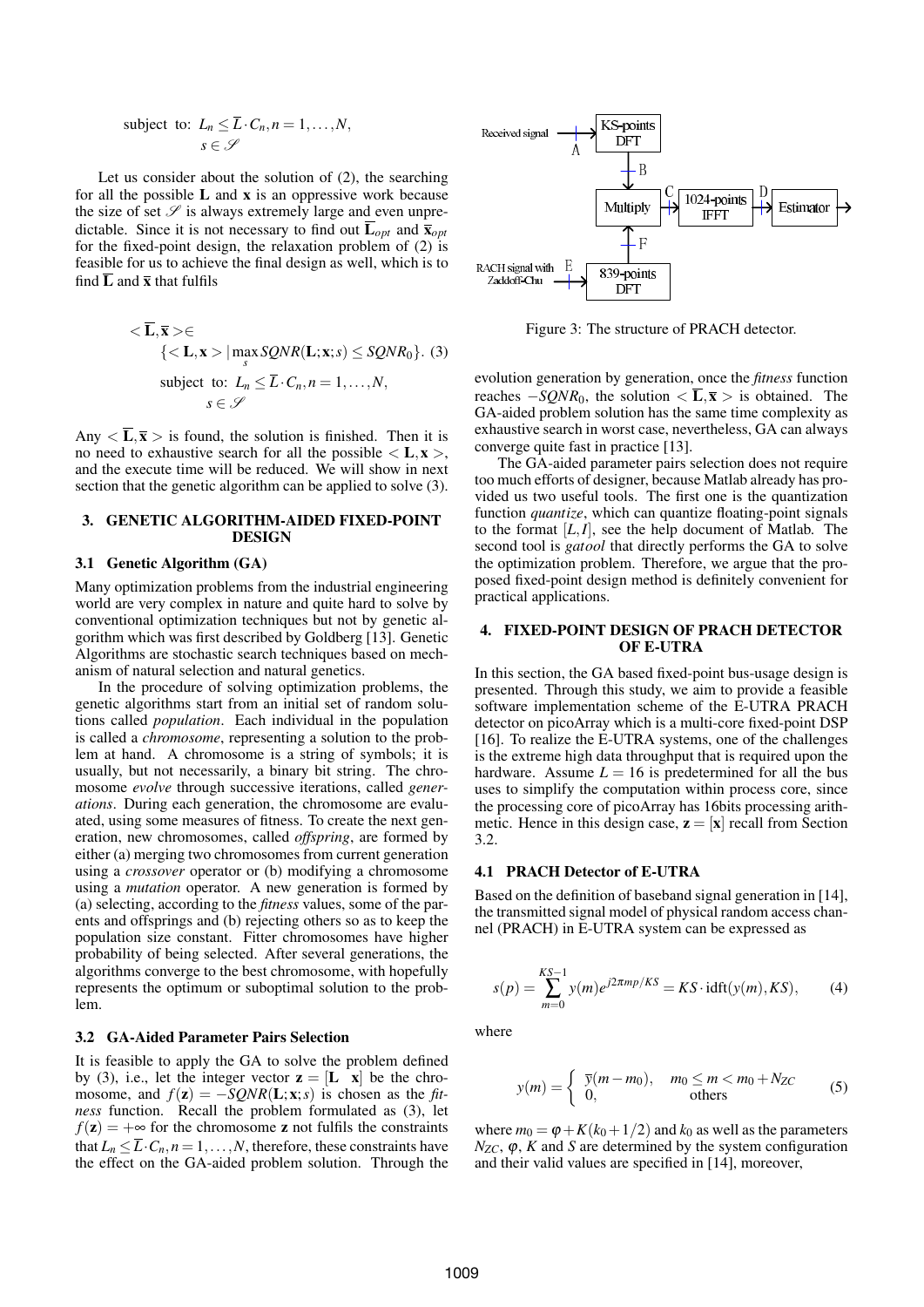

Figure 4: GA procedure of selecting the *bus-usage parameter* vector z.

$$
\bar{y}(k) = \sum_{n=0}^{N_{ZC}-1} x_{u,v}(n)e^{-j2\pi nk/N_{ZC}} = dft(x_{u,v}(n), N_{ZC}),
$$
 (6)

where  $x_{u,v}(n)$  is a cyclic shifted Zadoff-Chu sequence and drived from the *u*th root Zadoff-Chu sequence which is defined as  $x_u(n) = exp(-j\pi u n(n+1)/N_{ZC})$ ,  $1 \le n \le N_{ZC}$ . And the details of PRACH signal generation can be found in [14]. Note that  $dft(x, N)$  and  $idft(x, N)$  denote the *N*-points discrete fourier transform (DFT) and inverse discrete fourier transform (IDFT) computations of *x*. In sequel, we focus on the PRACH detector of FDD system where  $N_{ZC} = 839$ .

Given the system model of PRACH, we design the detector as shown in Figure 3, in which each rectangle block denotes the computation realized in one DSP processor or hardware accelerator without using the bus and the data passing through the bus 'A', 'B',...,'F' are expressed as  $S_A$ ,  $S_B$ ,...*S<sub>F</sub>*. *S<sub>A</sub>* are the received data and *S<sub>E</sub>* are the local PRACH data with Zadoff-Chu. Since the Zadoff-Chu sequence and its DFT output are constant amplitude zero autocorrelation (CAZAC) [15], the data  $S_E$  and  $S_F$  have the constant amplitude, i.e., 1 of  $S_F$  and  $\sqrt{N_{ZC}}$  of  $S_F$ , this feature will in favor of the fixed-point design. In this design, *KS*-points DFT,1024 IFFT and 839-points DFT are assumed to be implemented in the DSP processing core or hardware accelerator without using the bus, a lot of literatures have presented the methods to implement them [11], and also the hardware accelerators of them have been available in many DSP platforms, e.g., picoArray [16].

#### 4.2 Fixed-Point Bus-Usage Design of PRACH Detector

Consequently, we need to select all the proper *bus-usage parameter pairs* of the data from  $S_A$  to  $S_F$  for the PRACH detector. Given the assumption that  $L = 16$  for all the bus uses in this case, we only need to choose the parameter vector  $\mathbf{x} =$  $[x_A, x_B, \ldots, x_F]$  in which every  $x_A \in \mathbb{N}, x_B \in \mathbb{N}, \ldots$  is the *bususage parameter x* corresponding to the data  $S_A$ ,  $S_B$ ,... as presented in Figure 3. Note that, the data  $S_F$  and  $S_F$  are constant amplitude, therefore, their parameter pairs can be determined without any further analysis, as  $x_E = 1$  and  $x_F = 5$ . In



Figure 5: Performance comparisons in AWGN channel. 5/10MHZ denotes the system bandwidth.

the following, the vector  $z = [z_1, z_2, z_3, z_4] = [x_A, x_B, x_C, x_D]$ represents the *bus-usage parameter* vector.

In the case of PRACH detector, the transmitted signals are generated from a set of basic sequences [14], which has not so larger size, we can enumerate all the possible transmitted signals in the simulation. Consider the above GA procedure, *SQNR* is measured in average manner that means the average signal power and the average quantization noise power of one detection are used.

### 5. NUMERICAL RESULTS

In this section, numerical results of fixed-point E-UTRA PRACH detector design are presented. The fixed-point bususage design is performed with the help of Matlab which provides the GUI version of *gatool*, therefore allows us to utilize the *gatool* in a visible way, which eventually reduces the design efforts and time. When using the *gatool*, we set the population size to 20 and stop the GA after run for  $N_g = 100$  generations. The population type is set to double vector, therefore, we use the *fitness* function in the form of  $f(\mathbf{z})$ , where  $z = floor(y)$  is the function that rounds each element of the double vector y towards minus infinity to form an integer vector z that denotes the input variables vector of the GA.

During the GA simulation to select the proper *bus-usage parameter* vector **z**, since we only care about the quantizing noise, the power of the received signal is set to 1/16384 (W), no outside noise is assumed to be included (but the noise effect will be verified in the following SNR simulations). Figure 4 demonstrate the GA procedure to select the *bus-usage parameter* vector **z**. In the figure, the top subfigure shows that the *fitness* values of all the individuals improve as the evolution going on, i.e., the *fitness* value of the detector is −51.766 that means the final *SQNR* can reach 51.766 dB through the design; meanwhile the bottom subfigure shows the best fit individual which corresponds to the best *bususage parameter* vector to have the minimum *SQNR*, i.e., the variable 1, 2, 3 and 4 of the best individual in Figure 4 corresponds to  $y_1$ ,  $y_2$ ,  $y_3$  and  $y_4$ . Since that  $[y_1, y_2, y_3, y_4]$  = [6.26,−0.54,0.54,2.36], we can get the selected parameters for fixed-point PRACH detector according to the relation that